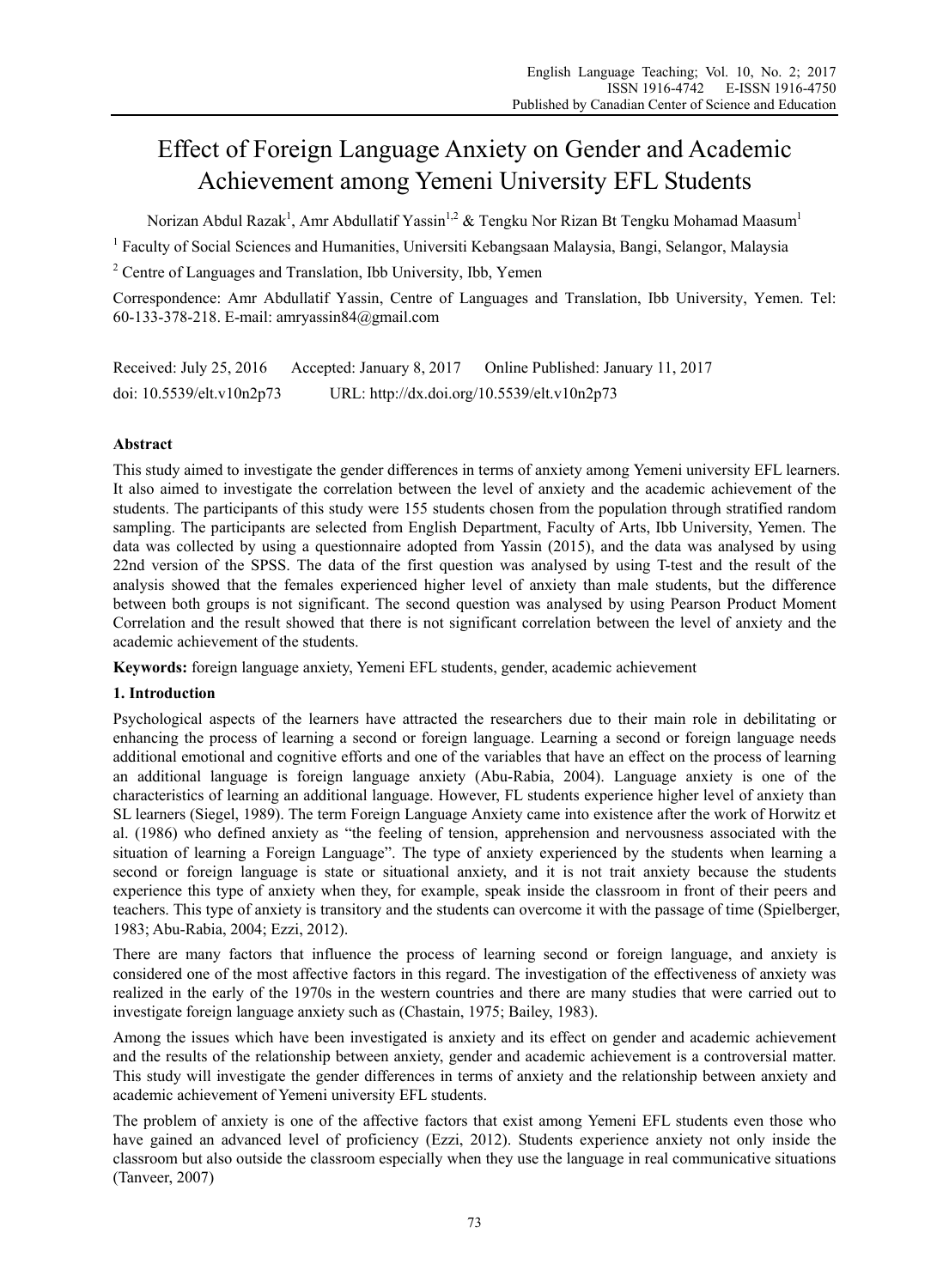Yemeni male and female students study the primary and secondary schools in separate schools. However, in the university the education is coeducation and this creates a gender gap and might increase the level of anxiety inside the classroom (Ezzi, 2012). It is, therefore, a fertile area to investigate the gender differences in the level of foreign language anxiety among Yemeni students.

One of the problems that might be resulted from the experience of foreign language anxiety is the possible negative effect on the academic achievement of the students (Comunian, 1993; Mwamwenda, 1994).There are many studies have proved that the students who experience high level of anxiety usually have low academic achievement and vice versa; however, this is still a controversial matter as some studies did not show a correlation between the level of anxiety and the academic achievement of the learners.

#### **2. Review of Previous Studies**

#### *2.1 Foreign Language Anxiety and Gender*

There are many studies that have discussed gender and investigated the differences between males and females in terms of anxiety which the students experience when learning a foreign language. This issue is still a controversial matter as the studies gave mixed results concerning the difference between males and females in terms of anxiety. There many studies showed that female students experience higher level of anxiety than male students when studying a foreign language (Bensoussan & Zeidner, 1989; Abu-Rabia, 2004). The study of Abu-Rabia (2004) was conducted in Israel among Jewish students who are enrolled in the seventh grade. The participants in this study are studying English which is a foreign language for the students. Both genders who participated in the study were taken from two different classes in Jewish schools. The study found that female students experience a level of anxiety higher than male students. According to the regression analysis, teachers' attitudes and gender explained about 43% of the anxiety variance and gender has the priority in anxiety prediction than the attitudes of the teachers.

Abu-Rabia (2004) argued that female students might express their feelings of anxiety because females are open and they express their feelings easily. On the other hand, male students are not open and they do not express their feelings easily so they might not reveal their feelings of experiencing anxiety in the process of learning a foreign or second language.

Aida (1994) did not find a significant foreign language classroom anxiety difference between males and females among Japanese students. Also, Shi et al. (2006) revealed that the difference between male and female Chinese EFL students is not that significant. However, the study revealed that female students experience a lower level of anxiety than males in foreign language reading anxiety. One of the reasonable explanations is that the female students experience lower level of anxiety than males because they got higher scores in English test. They stated that female students are better than male students in China and they have a higher level of confidence in foreign language reading.

An important point must be taken into consideration is that there are many factors that affect the relationship between foreign language anxiety and gender. Among these factors are reading habit, the use of the strategies of learning, motivation, the students' beliefs concerning learning, and the level of proficiency. Green and Oxford (1995) investigated the relationship between gender and foreign language strategies and the result showed that females who are foreign language learners tend to use more strategies during the process of learning. Using more strategies from the side of the females shows that they can handle their feelings so that they can overcome the disturbance and feeling of anxiety which they experience during the process of learning.

The development of the anxiety which the students experience in the four skills has been investigated and the results showed that the development of the anxiety might be different between both genders.

Cambpell (1999) investigated the level of anxiety which the students experience two weeks before and after the beginning of the study. The result of the investigation before the beginning of the course showed that both males and females experience the same level of anxiety. However, the investigation which was carried out two weeks after the beginning of the course showed that the females experience lower level of anxiety than males. In this study, the percentage of the male students who experience reading anxiety rose 9% whereas the percentage of the female students who experience reading anxiety dropped 7% only after two weeks of the beginning of the course. The same study also found that the anxiety which the students experience in listening increased less than 1% among females and increased about 13% among males.

Ezzi (2012) conducted her study in Yemen in Hodeidah University. The number of the participants is 163 students enrolled in the third and the fourth year. The data was collected using Foreign Language Classroom Anxiety Scale and the result shows that female students experience higher level of anxiety than male students.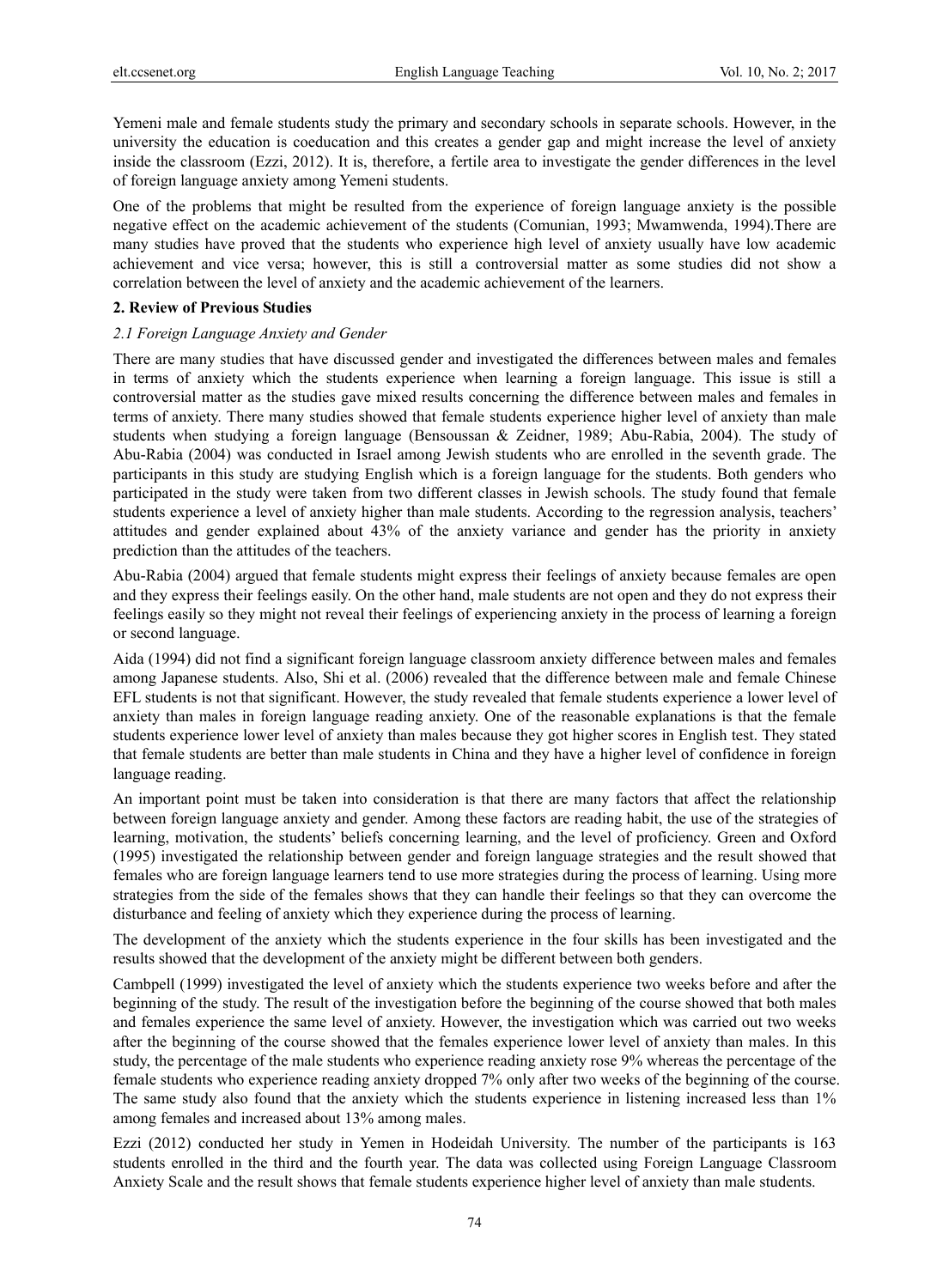Another study is conducted by Kamarulzaman et al. (2013) in UKM, Malaysia to investigate anxiety among gifted learners. One of the aims was to investigate the difference in the level of anxiety between males and females. The result revealed that females experience higher level of anxiety than males.

#### *2.2 Foreign Language Anxiety and Academic Achievement*

The relationship between FLA and the performance of the students has been widely examined by many scholars who agreed that foreign language anxiety affects the students' performance negatively (MacIntyre & Gardner 1991; Horwitz et al. 1986; Phillips 1992; Kamarulzaman et al. 2013).

Anxiety is a common phenomenon among EFL learners so the relationship between anxiety and the academic performance of the students has been investigated by many scholars (Aida 1994). The previous studies investigated the effect of anxiety on performance have shown mixed results such as Kleinmann (1977), Chastain (1975) and Young (1986). The study conducted by Chastain (1975) investigated the correlation between test anxiety and the performance among the students studying beginning courses in German, French and Spanish. The result showed that test anxiety has a positive correlation with the Spanish language, a negative correlation with the French language, and in terms of German language it was marginally positively correlated.

Kleinmann (1977) could find a positive relationship between the level of anxiety and the general use of avoided structures. There are several affective variables have a correlation with structure use which the participants avoided on the assessment task. However, these variables did not correlate with the use of the structures that the participants did not avoid. For the Arabic and Spanish speaking students of English language who seem to have anxiety were less likely to have avoidance for the structures that are complex such as passive voice and infinitive complements. Although the students avoided some complex structures, there are many variables related to the learners that motivate the students to produce such complex structures such as confidence and motivation. Young (1986) examined the relationship between anxiety and the performance of the students in foreign language oral test and she found that the level of anxiety does not have that effect on the performance of the students when they have a good level of proficiency. The participants in this study are sixty prospective teachers of Germany, Spanish and French. Young concluded that the oral performance is not influenced by anxiety when the effect of the individual's performance is taken into consideration by the learners. Also, she stated that the students were not anxious because the Oral Proficiency Interview is not an official test.

The results of the relationship between anxiety and performance are mixed and they have been discussed in different ways. According to Ellis (1994), investigating the relationship between the students' achievement and anxiety is not a linear one. In terms of the effect which anxiety has on performance, Alpert et al. (1960) have divided anxiety into debilitating anxiety and facilitating anxiety. Debilitating anxiety motivates the students to escape from the new learning tasks they encounter whereas the facilitating anxiety motivates the students to struggle when they encounter new learning takes. Williams (1991) discussed that these two types of anxiety might cancel each other and do not affect the performance of the students. He added that anxiety might have a facilitating function when the students experience a low level of anxiety whereas high level of anxiety results in debilitating function.

In addition, the difficulty of the task and the level of proficiency of the students influence the effect of anxiety on the students' performance. MacIntyre and Gardner (1991) supported this view as they found out that language anxiety did not have any effect on the English performance test but it had a negative effect on the French performance test. In other words, high level of anxiety is not related to easy tasks such as those given in the mother tongue but it is related to the difficult task especially when given in a second language as English.

Macintyre and Gardner (1989) found that the students who experience a higher level of communicative anxiety could remember fewer French words and learn slower than the other students. MacIntyre and Gardner (1991) found a negative relationship between the anxiety which the students experience and their performance on the test of French Categories and the test of Digit Span. Phillips (1992) used an oral test in order to examine the effect of anxiety on the students' performance. The result shows that the students with high level of anxiety tend to speak less, produce short sentences, and depend on independent clauses unlike the students who experience lower of level anxiety. About half of the students who study a second language experience debilitating language anxiety. Saito et al. (1996) argued that the level of the anxiety which the students experience in the beginner, intermediate and advanced level has a negative correlation with the grades which the students obtain in the exams. Kamarulzaman et al. (2013) investigated the correlation between anxiety and the performance among gifted learners in Malaysia and the result revealed that anxiety correlates negatively with gifted learners' performance.

In short, there are many studies that have investigated the relationship between the level of anxiety and the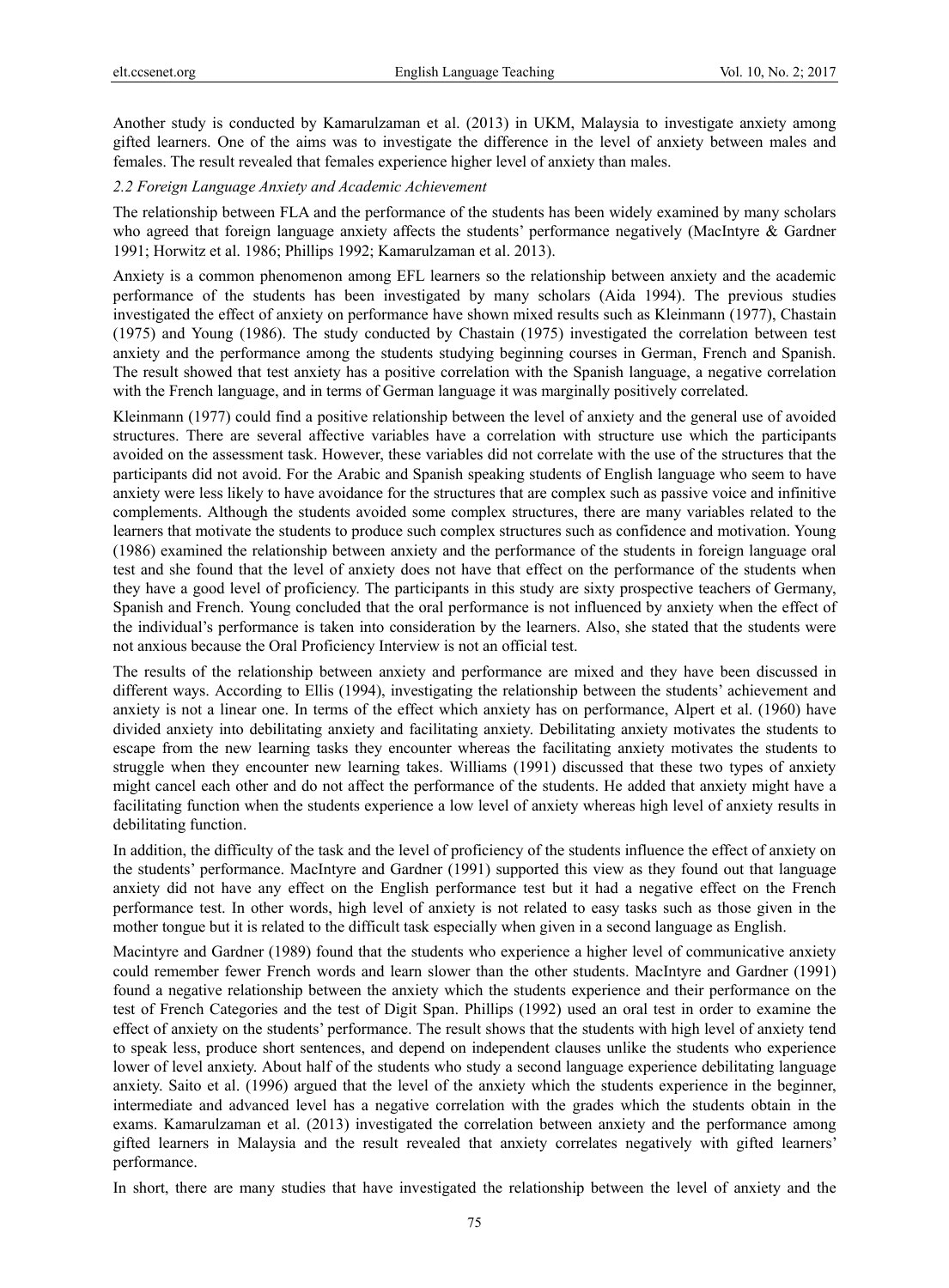performance of the students and the results were mixed as the relationship between these two factors is to some extent complex. There are many factors that affect the performance such as the difficulty of the task and the level of anxiety (MacIntyre & Gardner, 1991; Williams, 1991). There are other factors that lead to the mixed results in the relationship between anxiety and performance due to the unclear definition of FLA and the inconsistent of the measurements (MacIntyre & Gardner, 1989). Besides, there were many efforts which have distinguished between the general anxiety and foreign language anxiety. Other studies have shown a consistent moderate negative relationship between anxiety and performance which have been measured by the test scores and the final grades of the students (Horwitz et al., 1986; Phillips, 1992; Aida, 1994).

## **3. Study**

## *3.1 Research Questions*

The study aims to answer the following questions:

1) What is the effect of gender on the level of anxiety among Yemeni university EFL students?

2) What is the relationship between the level of foreign language anxiety and the academic achievement of Yemeni university EFL students?

## *3.2 Research Design*

This research is quantitative in nature since the data is collected through a questionnaire and the data is analysed by using SPSS version 22. Quantitative data collection has been used since it is the proper method to get temporary facts (Ebel, 1980).

## *3.3 Participants*

The participants in this study are 155 students and this number is 20% of the overall number of the student in all levels in English Department, Faculty of Arts, Ibb University, Yemen. The method used in this study is stratified random sampling. The students have been divided to four groups according to year of study; level one, level two, level three and level four. Also, the students have been divided according to gender to males and females then 20% of the students have been taken from each level bearing in mind the number of males and females. Dividing the students into groups and using stratified random sampling in choosing the samples help to take samples equally from each group. Singh (2006) argues that it is typical to use 20 percent as samples from among the population in quantitative studies. The overall number of students is given in Table 1.

| 2014               |                                       |         |         |  |  |  |
|--------------------|---------------------------------------|---------|---------|--|--|--|
| Level              | The number of the registered students |         |         |  |  |  |
|                    | Males                                 | Females | The sum |  |  |  |
| One                | 105                                   | 111     | 216     |  |  |  |
| Two                | 48                                    | 113     | 161     |  |  |  |
| Three              | 74                                    | 100     | 174     |  |  |  |
| Four               | 110                                   | 116     | 226     |  |  |  |
| The overall number | 337                                   | 440     | 777     |  |  |  |

The number of the registered students at the Department of English, Faculty of Arts, Ibb University for the Year

Table 1. Number of the students in English Department, Faculty of Arts, Ibb University

The number of the students who participated in this study is 20% of the overall number of the students as it is shown in Table 2.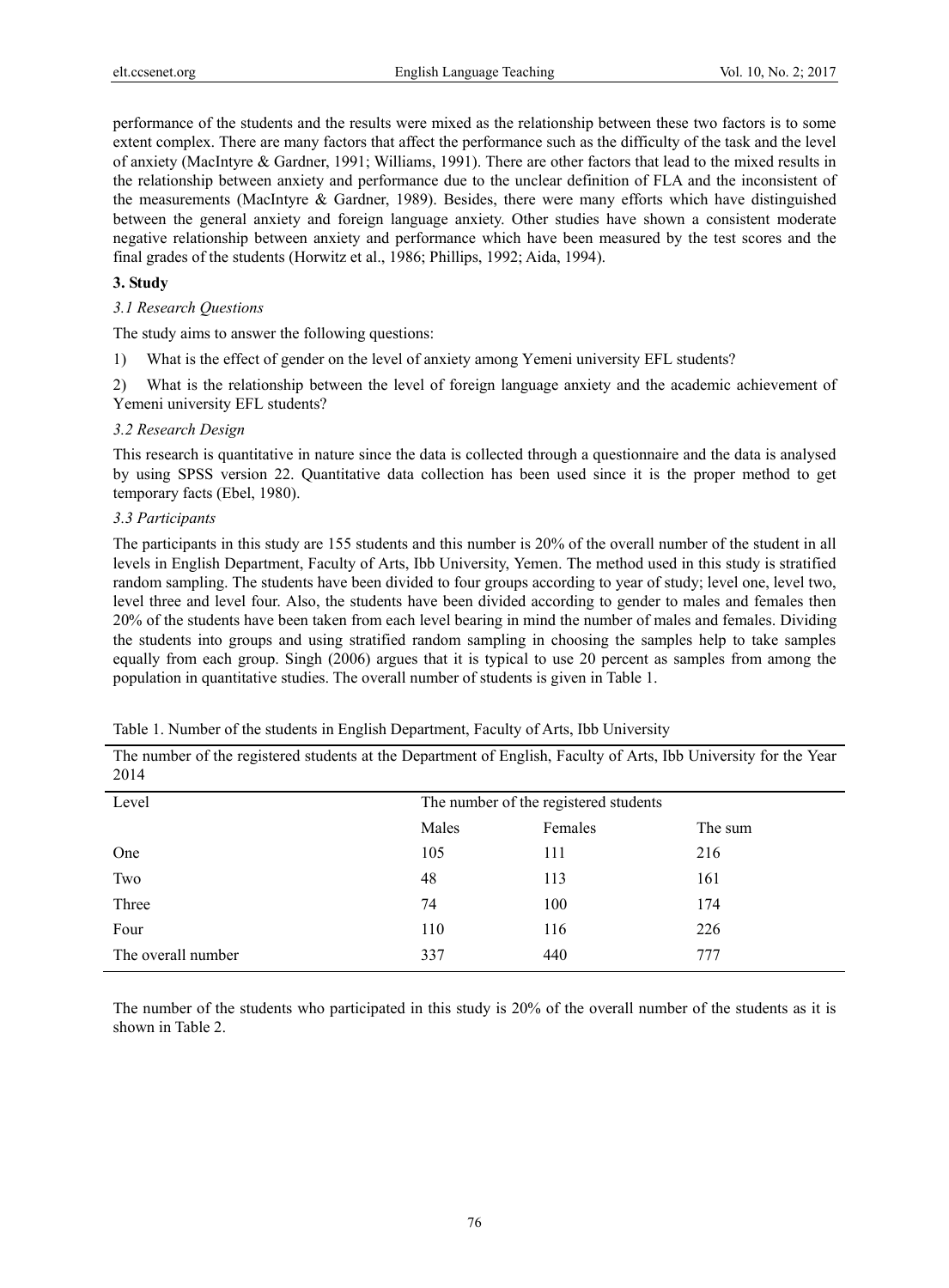| The number of the students participated in the study |       |         |         |  |  |  |
|------------------------------------------------------|-------|---------|---------|--|--|--|
| Level                                                | Males | Females | The sum |  |  |  |
| One                                                  | 21    | 22      | 43      |  |  |  |
| Two                                                  | 10    | 22      | 32      |  |  |  |
| Three                                                | 15    | 20      | 35      |  |  |  |
| Four                                                 | 22    | 23      | 45      |  |  |  |
| The overall number                                   | 68    | 87      | 155     |  |  |  |

Table 2. Number of the students participated in the study

## *3.4 Instrument*

This study used the Foreign language Anxiety Scale (FLAS) adopted from Yassin (2015) which aims to investigate the level of anxiety in the four skills. The students answered the items of the questionnaire and stated their gender and their university academic achievemet or CGP of the year 2014 for the sake of investigating the Effect of the level of anxity on gender and the academic achievement.

The questionnaire has 48 items adapted with modifications from three well-known anxiety scales which are Foreign Language Classroom Anxiety Scale (FLCAS) by Horwitz et al. (1986), Foreign Language Reading Anxiety (FLRA) developed by Saito et al. (1999) and Foreign Language Writing Anxiety Inventory (FLWAI) developed by Cheng (2004). The items that investigate the level of anxiety in speaking and listening are adapted from FLCAS and they are 13 items because they are related to speaking and listening. The items that investigate the level of anxiety in reading are adopted from FLRAS which include all the items. The items that investigate the level of anxiety in writing skill are adapted from FLWAI and they are 15 items only because Cheng (2004) stated that only 15 items fall directly in the three categories of writing anxiety which are Somatic Anxiety, Cognitive Anxiety and Avoidance Behavior, while the other items do not.

The study has adopted the FLAS because it investigates the level of anxiety in the four skills which gives the researcher a comprehensive overview about the level of anxiety which the students experience when they practice English language.

The scale has been revised by two professors for validity and it has a very good internal consistency as Cronbach's Alpha Validity of this scale is .807.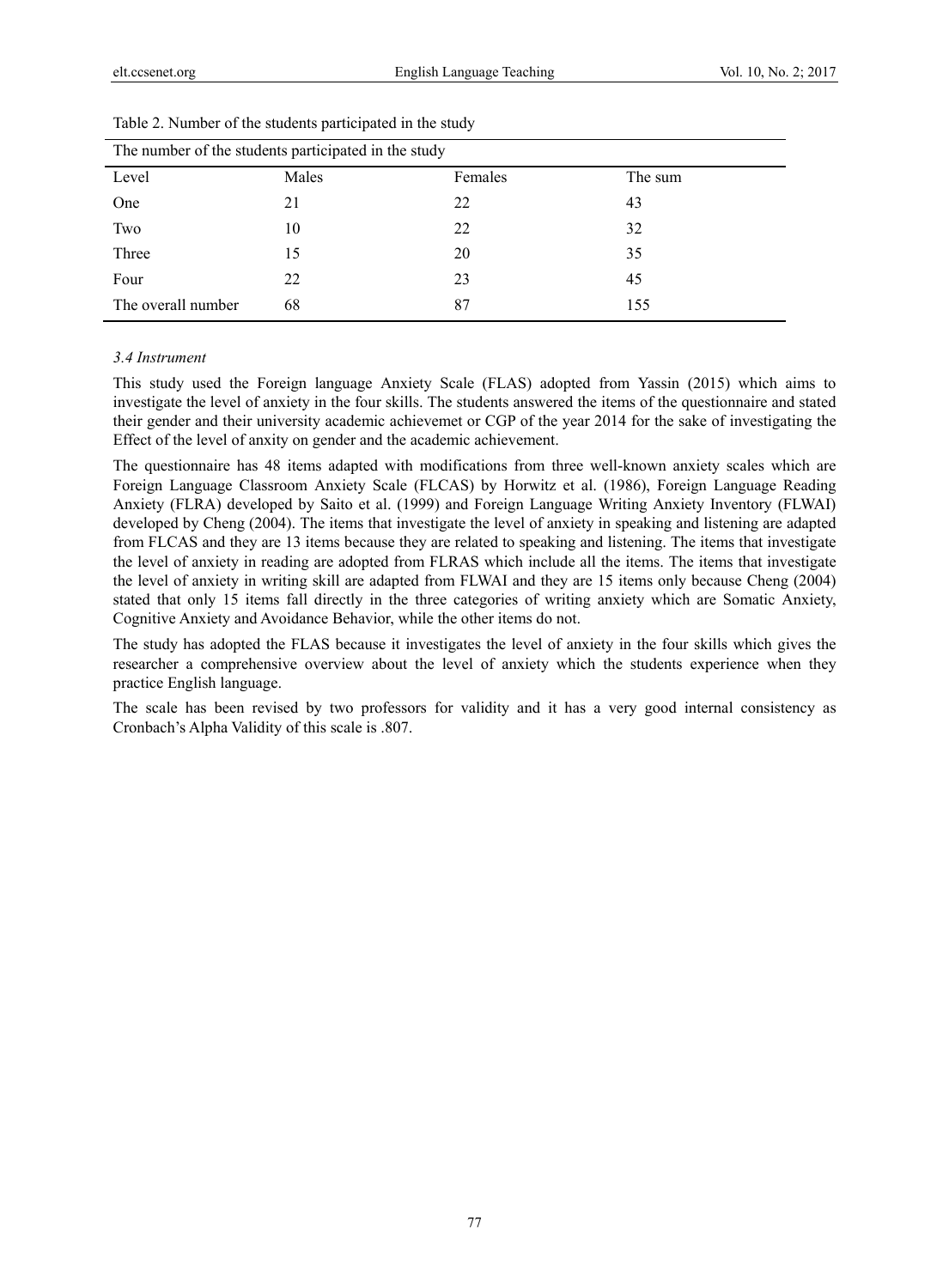

Figure 1. Foreign language anxiety scale

# *3.4 Procedures*

The researchers took permission from the Head of English Department, Faculty of Arts, Ibb University, Yemen to collect the dats. Then the questionnaire was distributed to each level by teachers who do not teach the students in order to avoid any negative effect on the validity. The students were introduced to the questionnaire and its aims and were asked to write their first reaction which they get when reading the items in order to raise the level of honesty (Satio et al., 1999). The students were cooperative and all the students who participated in the study submit their copy to the teacher.

## *3.5 Data Analysis*

The researcher used SPSS to analyze the data and the analysis is different in the two questions. In the first question which aims to investigate the differences between the students in the level of anxiety in terms of gender, the researcher used t-test. In the second question which aims to investigate the relationship between the foreign language anxiety and the academic achievement, Pearson Product-Moment Correlation is used between the overall level of anxiety and academic achievement.

## **4. Results**

To find out if there is significant differences in the level of foreign language anxiety between male and female among Yemeni university EFL students, the researcher calculated the means and standard deviations of the male and female university students included in the sample which consist of (68) male and (87) female for the whole score of foreign language anxiety.

After that "independent samples t-test" was used to compare between the male and female in the level of foreign language anxiety. Table 3 clarifies the means, standard deviations and t-value of male and female students.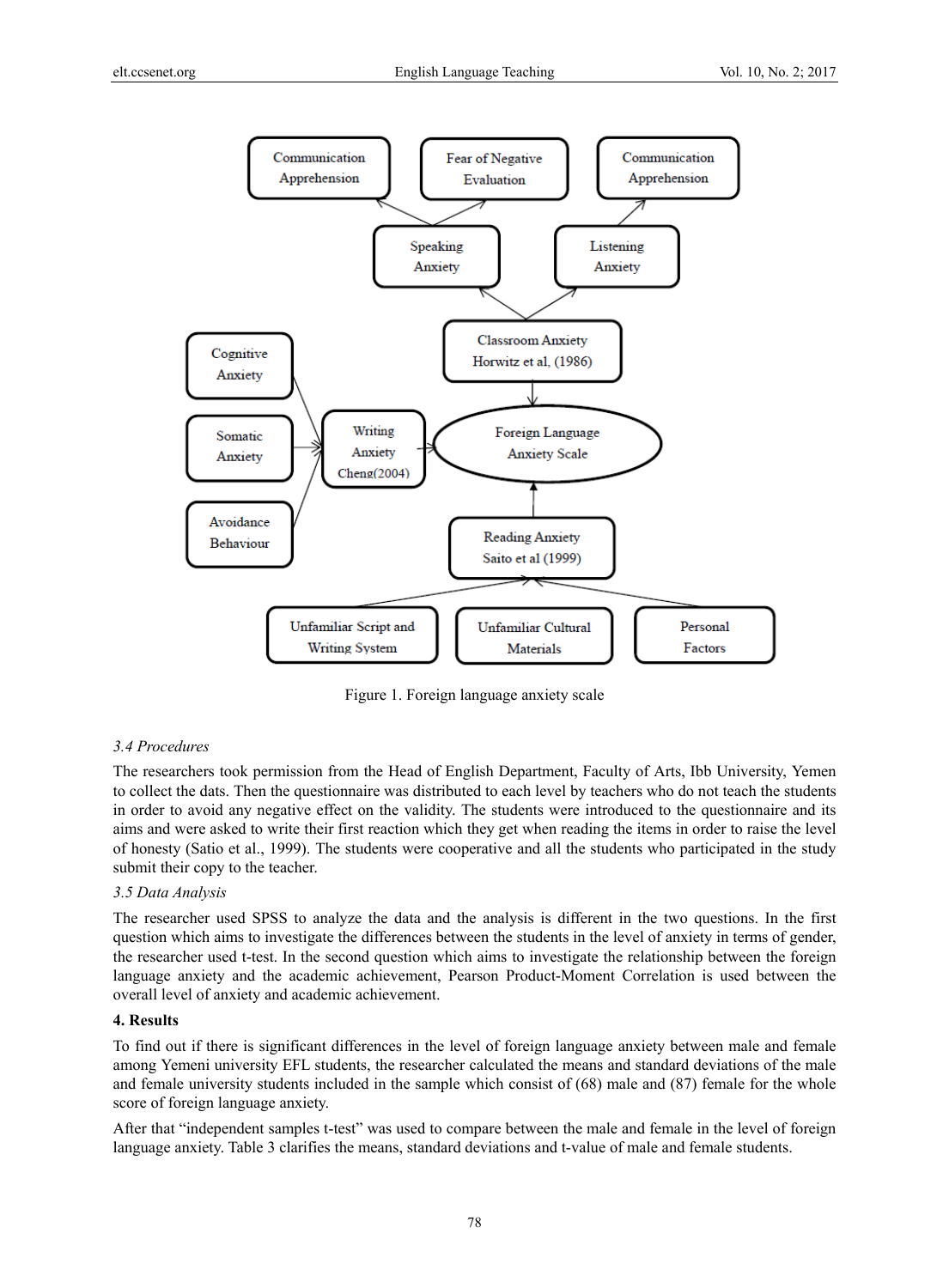| Table 3. Means, standard deviations, T-Value and level of significance for the variable of gender |  |  |
|---------------------------------------------------------------------------------------------------|--|--|
|---------------------------------------------------------------------------------------------------|--|--|

|               | Gender | No. | Mean    | Std. Deviation | Df  | t-value  | Sig. (2-tailed) |
|---------------|--------|-----|---------|----------------|-----|----------|-----------------|
| Total of      | М      | 68  | 135.735 | 19.0550        | 153 | $-1.211$ | 0.228           |
| Anxiety score | F      |     | 139.782 | 21.7851        |     |          |                 |

Table 3 shows that, the total anxiety mean value of male students is (135.735) and standard deviation is (19.055). The total anxiety mean value of female students is (139.782) and standard deviation is (21.785). The t-value is -1.211 and the significance level of t-value is 0.228. Since the significance level of t-value 0.228 is greater than the significance level of 0.05, it is inferred that there is no significant difference in the total foreign language anxiety scores between male and female Yemeni EFL university students with respect to gender.



Figure 2. Level of anxiety among male and female students

To find out if there is correlation between the level of foreign language anxiety and the academic achievement of EFL Yemeni university students, the researcher used the Pearson Product-Moment Correlation. The correlation has been calculated between the academic achievement scores and foreign language anxiety scores. Table 4 clarifies the correlation between the level of foreign language anxiety and the academic achievement of Yemeni EFL university students.

Table 4. Correlation between the level of foreign language anxiety and the academic achievement of EFL Yemeni University students

| <b>Source of correlation</b> |     | <b>Pearson Correlation</b> | Sig. (2-tailed) |
|------------------------------|-----|----------------------------|-----------------|
| Total of Anxiety score       | 155 | $-0.103$                   | 0.204           |
|                              |     |                            |                 |
| Academic Achievement score   |     |                            |                 |

From the Table 4 it is observed that there is no significant relation between the academic achievement and level of foreign language anxiety scores.

## **5. Discussion**

A. What is the difference in the level of anxiety between the students according to gender?

This study question investigates if there is a significant difference in the level of anxiety between male and female students. The result shows that the female students experience a higher level of anxiety than the male students but the f-value shows that the difference is not significant.

There are many studies that have investigated this issue and the results showed that the relationship between foreign language anxiety and gender is a controversial matter. In the case of Yemeni students, the difference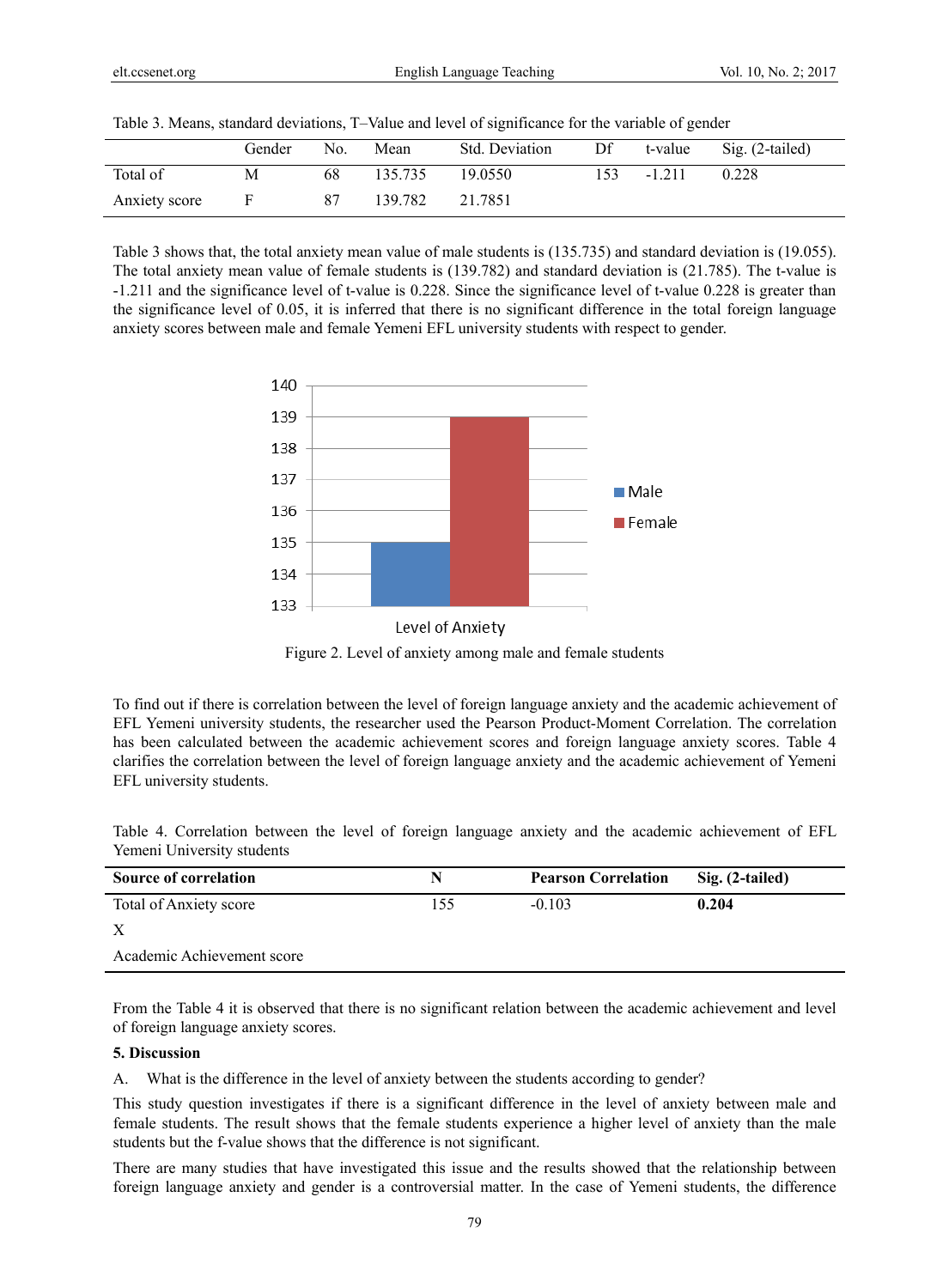between male and female students is not that high may be because the number of the female students in the department is more than the male students as the number of the male students is 337 and the number of the female students is 440. The majority of the females might give them the freedom to act naturally inside the classroom which in return lowers the level of anxiety and compensate for the shy nature of the females. Also, both genders have studied English as a foreign language for many years before their attendance at the university which might be the reason for not finding a significant difference between both genders. The females anxiety mean was a little bit higher than the anxiety mean of the male students because they are shy in nature and studied separately from males from the first to the twelfth grade.

A study conducted among Yemeni university students by Ezzi (2012) found that there is a significant difference between males and females. However, the number of the females in this study is 151 students and the number of males is 12 students only. This might affect the measure of the difference between both genders as female students outnumber male students. On the other hand, in this paper there is no significant difference between both genders and the result is accepted because the number of the males who participated in this thesis is 68 and the number of females is 87 and this number is 20% of the whole number of the students.

Abu-Rabia (2004) has investigated the level of anxiety among both males and females who are studying in the seventh grade in Israel. The participants are taken from two different classes who are studying English as a foreign language. The result shows that the female students experience higher level of anxiety than male students and the difference is significant. The result is different from the result obtained from the Yemeni students as the difference between male and female students is not significant. This might be due to the difference between the students in terms of age because the students in the study of Abu-Rabia are still in the seventh grade whereas the students in this study are undergraduate university students. The difference in age might give the female Yemeni students the priority since they have studied English for many years and the experience of the secondary school might reduce the level of anxiety which the students experience when learning a foreign language.

Moreover, Ekin Ergun (2011) investigated the correlation between foreign language anxiety and gender at Atılım University Preparatory School in Turkey. The result of this study revealed that female students experience higher level of anxiety than male students. The researcher argues that the families have an effect on their children in terms of their success as they demand too much from their children which has an effect on their study. He argues that when the children feel the responsibility under the pressure of their families, they might feel nervous and females are more submissive to the pressure because they are more dependent on their families than males. This is different from the case of the majority of Yemeni students as both males and females are dependent on their families during the years of their attendance at the university. Looking at the issue from this point of view, the result of this study which did not find a significant difference between male and female Yemeni students is logical because females as well as males are under the same pressure of responsibility.

However, Aida (1994) did not find a significant foreign language classroom anxiety difference between males and females among Japanese students. Also, Shi and Liu (2006) found that there is no significant difference between males and females among Chinese EFL learners in terms of anxiety. The results of these two studies seem to be similar to the result obtained from Yemeni students in this study. The result obtained from Yemeni students is the same as there is no significant difference between the male and female students and the reason seems to be that both Yemeni students as well as Japanese and Chinese students have a completely different writing system form English language. This might raise the level of anxiety and make it similar between males and females because both genders are not familiar with the English writing system. When the students come across a new writing system and unfamiliar letters and words, they feel anxious and this situation is experienced by both males and females. Another reason might be that the English culture is completely different from the Yemeni, Japanese, and Chinese culture and both genders are living in countries which have different traditions and values which affects all the students regardless of their gender. Every culture has its own ways of greetings, requesting, traditions, and values which are reflected in the language and the topics discussed by the students. It seems that the Yemeni students as well as the Japanese and Chinese students have the same experience in this regard both males and females which in turn raise the level of anxiety equally among the students.

B. What is the relationship between the foreign language anxiety and the academic achievement among Yemeni university EFL students?

The second question investigates the correlation between the foreign language anxiety and the academic achievement of the students which has been investigated through their academic scores of the first semester.

The result of the analysis shows that there is no significant correlation between the level of anxiety and the academic achievement as the result is  $(r = -0.103, n = 155)$ . Also, there is no significant correlation between the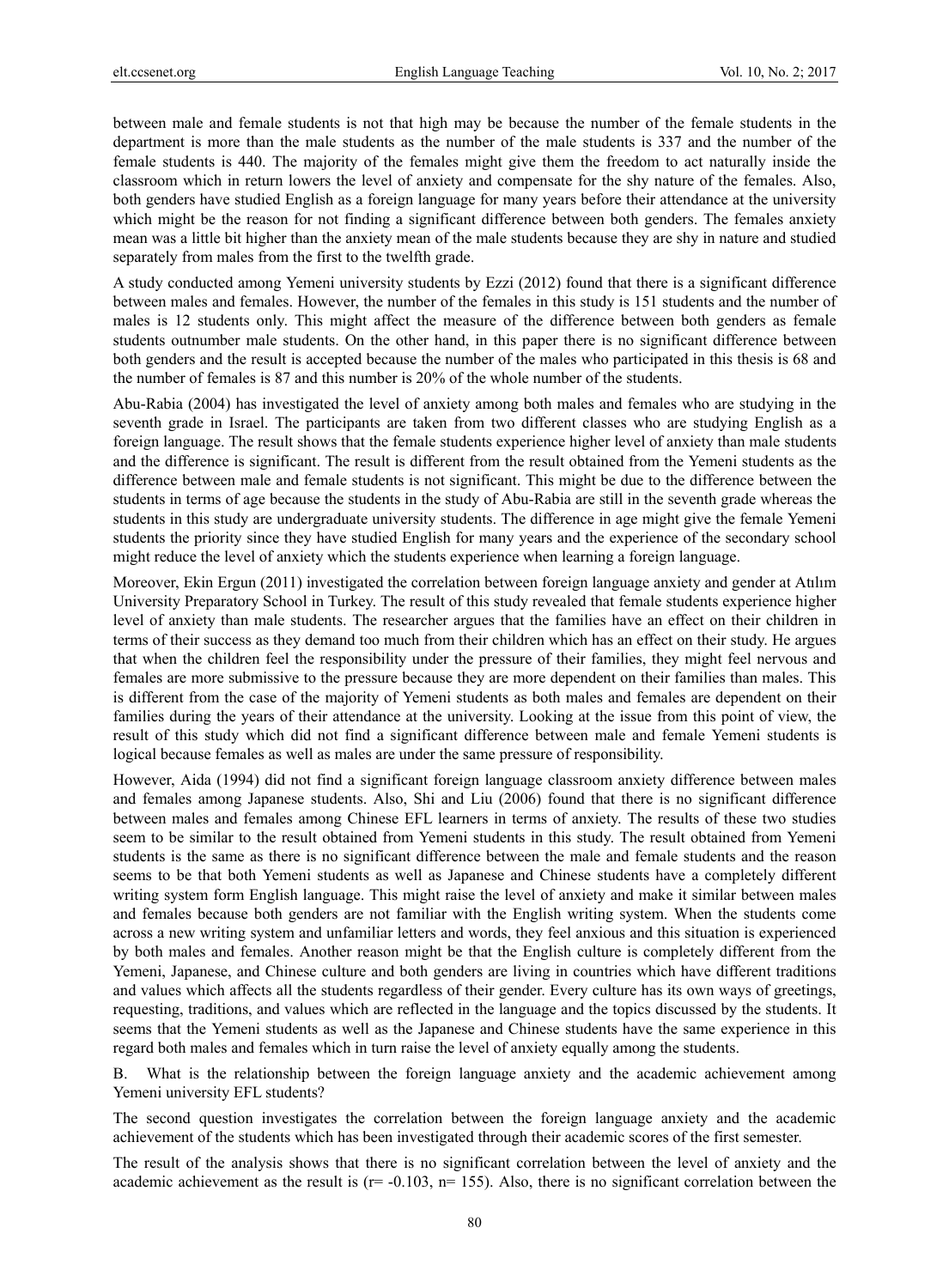four skills and the academic achievement of the students.

There is no significant relationship between the level of anxiety and the academic achievement of the students because the relationship between the results of both anxiety and the academic achievement are not consistent. The reason that stands behind this might be due to the fact that the students in level one and two do not study English language courses only as they study Arabic language in the two semesters. Students in level one study subjects in Arabic language such as Islamic culture, Arabic language, Windows and Microsoft Word which makes it easier for the students to understand their teachers and also might influence the results of the students. Besides, students in level three and level four have gained enough experience to deal with exams. So, there is no significant negative relationship between the level of anxiety and the academic achievement of the students even if the students move from one level to another.

There are many studies investigated the correlation between the level of anxiety and the academic achievement of the students and the results of some of the studies have found a negative correlation between the level of anxiety and the academic achievement of the students.

Horwitz et al. (1986) investigated the correlation between the level of anxiety and the final grades of the students who are studying Japanese, Spanish and French languages. The results of the study show that there is a negative correlation between the level of anxiety and the final grades of the students as those who experience a high level of anxiety tend to get low marks in the exams. Also, Abu-Ghararah (1999) Batumlu and Erden (2007) have found the same result.

However, some studies showed mixed results as the level of anxiety might not affect the academic achievement of the students. Chastain (1975) investigated the correlation between test anxiety and the performance among the students studying beginning courses in German, French and Spanish. The result showed that test anxiety has a positive correlation with the Spanish language, has a negative correlation with the French language, and in terms of German language it was marginally positively correlated.

The result of this study showed no correlation between the level of anxiety and the academic achievement of the students and this might be due to the fact that the Yemeni university EFL students study some courses in Arabic language which makes it easier for the students to understand their teachers and answer the exam questions in a better way since they use the mother tongue instead of the target language in writing the answers of some courses in the first and second level. This is supported by MacIntyre and Gardner (1991) who argued that the effect of anxiety on the academic performance might appear when the students receive the tasks in the target language but not when the students receive the tasks in the mother tongue.

Alpert et al. (1960) have divided anxiety into debilitating anxiety and facilitating anxiety. Debilitating anxiety motivates the students to escape from the new learning tasks they encounter whereas the facilitating anxiety motivates the students to struggle when they encounter new learning tasks. Williams (1991) discussed that these two types of anxiety might cancel each other and do not affect the performance of the students. This might be an explanation why there is no relationship between the level of anxiety and the academic achievement in the case of Yemeni students which supports Ellis (1994) who stated that investigating the relationship between the students' achievement and anxiety is not a linear one.

#### **6. Conclusion**

The study aimed at investigating the gender differences in the level of anxiety among Yemeni university EFL students. The second question of the study aimed to investigate the relationship between the level of anxiety and the academic achievement of the students. The result of the first question showed that there is no significant difference between both genders although the level of anxiety of the females was higher than that of the male students. The result of the second question showed that there is no significant correlation between the level of anxiety and the academic achievement of the students. However, the level of anxiety declines when the students moves from lower levels to the higher levels. Also, subjects taught in first language have an effect on the relationship between anxiety and academic achievement as the students who study courses in the mother tongue might experience lower level of anxiety than those who study all the courses in the target language which also leads to slight effect on the academic achievement. This study supports the idea that the relationship between foreign language anxiety and gender is a controversioal matter and it is different from one situation to another. Also, it supports the idea that the relationship between foreign language anxiety and academic achievement is nonlinear.

#### **References**

Abu-Ghararah, A. H. (1999). Learning Anxiety and English Language Achievement of Male and Female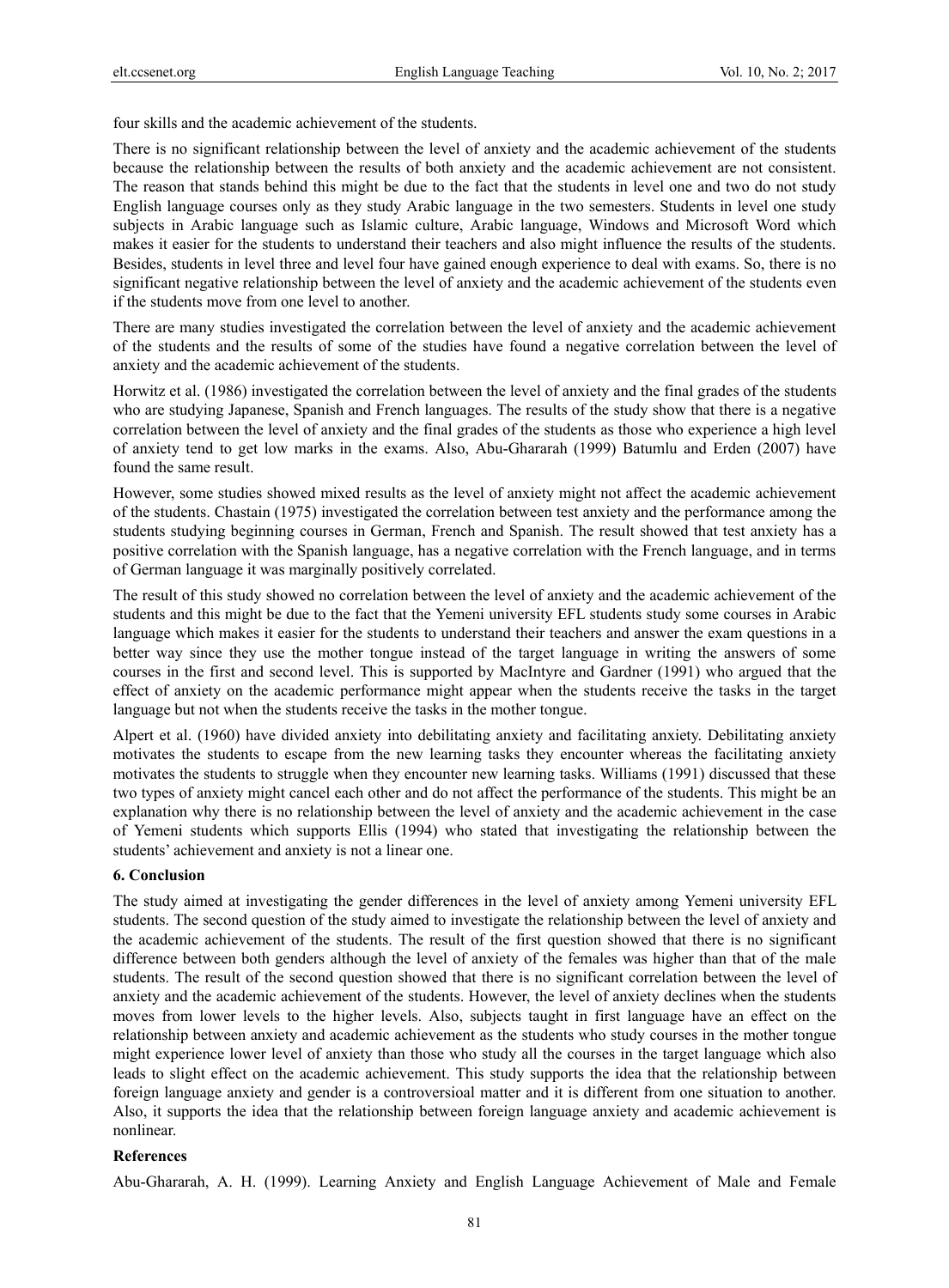Students of University and Secondary Stages in Al-Madinah Al-Munawwarah; A Comparative Research Study. *King Abdulaziz University Journal, 12*(1), 3-29. http://dx.doi.org/10.4197/Edu.12-1.2

- Aida, Y. (1994). Examination of Horwitz, Horwitz, and Cope's construct of foreign language anxiety: The case of students of Japanese. *The modern language journal, 78*(2), 155-168. http://dx.doi.org/10.1111/j.1540-4781.1994.tb02026.x
- Alpert, R., & Harper, R. (1960). Anxiety in academic achievement situation. *Journal of Abnormal and Social Psychology, 61*(2), 207-215. http://dx.doi.org/10.1037/h0045464
- Bailey, K. (1983). Competitiveness and anxiety in adult second language leaning: Looking at and through the diary studies. In H. Seliger, & M. Long (Eds.). *Classroom-oriented research in second language acquisition*  (pp. 67-102). Rowley: Mass Newbury House.
- Batumlu, D. Z., & Erden, M. (2007). The relationship between foreign language anxiety and English achievement of Yildiz technical university school of foreign languages preparatory students. *Journal of theory and practice in education, 3*(1), 24-38.
- Bensoussan, M., & Zeidner, M. (1989). Anxiety and achievement in a multicultural situation. *Assessment in Higher Education, 14*(1), 40-54. http://dx.doi.org/10.1080/0260293890140105
- Campbell, C. M. (1999). Language anxiety in men and women: Dealing with gender difference in the language classroom. *Affect in foreign language and second language learning: A practical guide to creating a low anxiety classroom atmosphere* (pp. 191-215).
- Chastain, K. (1975). Affective and ability factors in second language acquisition. *Language Learning, 25*(1), 153-161. http://dx.doi.org/10.1111/j.1467-1770.1975.tb00115.x
- Cheng, Y. S. (2004). A measure of second language writing anxiety: Scale development and preliminary validation. *Journal of Second Language Writing, 13*(4), 313-335. http://dx.doi.org/10.1016/j.jslw.2004.07.001
- Comunian, A. L. (1993). Anxiety, cognitive interference, and school performance of Italian children. *Psychological reports, 73*(3), 747-754. http://dx.doi.org/10.2466/pr0.1993.73.3.747
- Ebel, R. L. (1980). Survey research in education: The need and the value. *Peabody Journal of Education, 57*(2), 126-134. http://dx.doi.org/10.1080/01619568009538278
- Ellis, R. (1994). *The study of second language acquisition*. Oxford: Oxford University Press.
- Ergun, E. (2011). An Investigation Into the Relationship Between Emotional Intelligence and Foreign Language Anxiety of Students at a Private University. Unpublished MA Thesis, Middle East Technical University, Turkey.
- Ezzi, N. A. A. (2012). The impact of gender on the foreign language anxiety of the Yemeni university students. *International Journal of Applied Linguistics & English Literature, 1*(2), 65-75. http://dx.doi.org/10.7575/ijalel.v.1n.2p.65
- Green, J. M., & Oxford, R. (1995). A closer look at learning strategies, L2 proficiency, and gender. *TESOL Quarterly, 29*(2), 261-297. http://dx.doi.org/10.2307/3587625
- Horwitz, E. K., Horwitz, M. B., & Cope, J. (1986). Foreign language classroom anxiety. *The Modern language journal, 70*(2), 125-132. http://dx.doi.org/10.1111/j.1540-4781.1986.tb05256.x
- Kamarulzaman, M. H., Ibrahim, N., Yunus, M. M., & Ishak, N. M. (2013). Language anxiety among gifted learners in Malaysia. *English Language Teaching, 6*(3), 20-29. http://dx.doi.org/10.5539/elt.v6n3p20
- Kleinmann, H. (1977). Avoidance behavior in adult second language acquisition. *Language learning, 27*(1), 93-107. http://dx.doi.org/10.1111/j.1467-1770.1977.tb00294.x
- MacIntyre, P. D., & Gardner, R. C. (1989). Anxiety and Second Language Learning: Toward a Theoretical Clarification. *Language learning, 39*(2), 251-275. http://dx.doi.org/10.1111/j.1467-1770.1989.tb00423.x
- MacIntyre, P. D., & Gardner, R. C. (1991). Methods and Results in the Study of Anxiety and Language Learning: A Review of the Literature\*. *Language learning, 41*(1), 85-117. http://dx.doi.org/10.1111/j.1467-1770.1991.tb00691.x
- Mwamwenda, T. S. (1994). Test anxiety and academic achievement among South African university students. *Psychological reports, 75*(3f), 1593-1594. http://dx.doi.org/10.2466/pr0.1994.75.3f.1593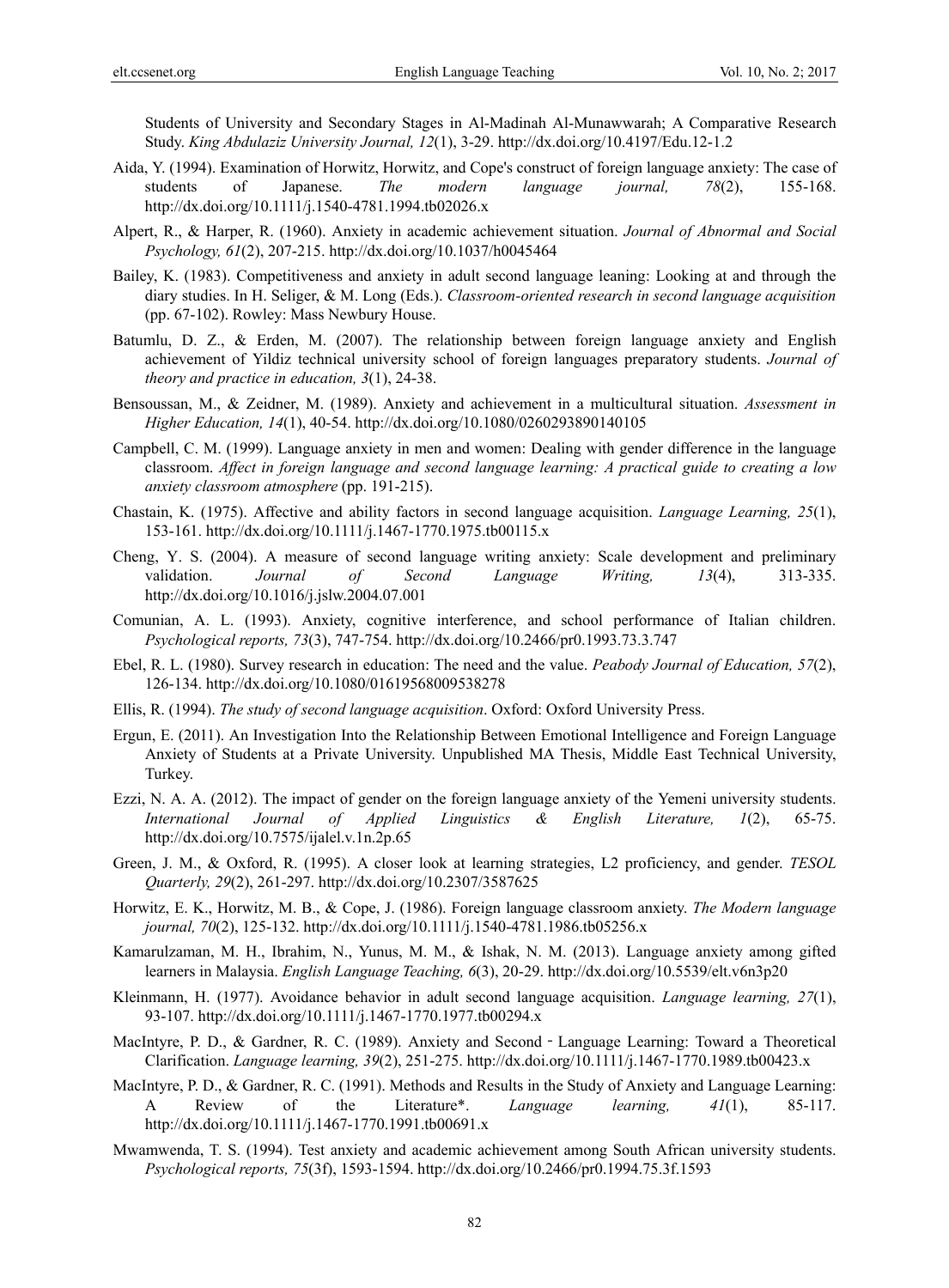- Phillips, E. M. (1992). The effects of language anxiety on students' oral test performance and attitudes. *The modern language journal, 76*(1), 14-26. http://dx.doi.org/10.1111/j.1540-4781.1992.tb02573.x
- Saito, Y., & Samimy, K. K. (1996). Foreign language anxiety and language performance: A study of learner anxiety in beginning, intermediate, and advanced - level college students of Japanese. *Foreign Language Annals, 29*(2), 239-249. http://dx.doi.org/10.1111/j.1944-9720.1996.tb02330.x
- Shi, Y. Z., & LIU, Z. Q. (2006). Foreign Language Reading Anxiety and Its Relationship to English Achievement and Gender. *Journal of Pla University of Foreign Languages, 29*, 59-65.
- Spielberger, C. D. (1983). *Manual for the state-trait anxiety inventory (form Y)*. Palo Alto, California: Consulting Psychologists Press.
- Tanveer, M. (2007). Investigation of the factors that cause language anxiety for ESL/EFL learners in learning speaking skills and the influence it casts on communication in the target language. Unpublished doctoral dissertation. University of Glasgow.
- Williams, K. (1991). Anxiety and formal second/foreign language learning. *RELC Journal, 22*(2), 19-28. http://dx.doi.org/10.1177/003368829102200202
- Yassin, A. A. (2015). Investigating Foreign Language Anxiety Among Yemeni University EFL Students. Unpublished MA Thesis: UKM, Malaysia.
- Young, D. J. (1986). The relationship between anxiety and foreign language oral proficiency ratings. *Foreign Language Annals, 19*(5), 439-445. http://dx.doi.org/10.1111/j.1944-9720.1986.tb01032.x

## **Appendix**

## **Foreign Language Anxiety Scale**

**Directions:** Statements 1 through 48 refers to how you feel about English when you read, write, or communicate with others. For each statement, please indicate whether you (1) strongly disagree, (2) disagree, (3) neither agree nor disagree, (4) agree, or (5) strongly agree by marking the appropriate number on the line following each statement. Please give your first reaction to each statement and mark one answer for each statement.

**SD** = Strongly Disagree, **D** = Disagree, **N** = Neutral,  $A = \text{Agree}$ ,  $SA = \text{Strongly Age}$ 

**Gender**: Male **F**emale

Your accumulative grade of the first semester:

| NO.            | Questions                                                                                  | <b>SD</b>    | D              | N            | $\mathsf{A}$   | <b>SA</b> |
|----------------|--------------------------------------------------------------------------------------------|--------------|----------------|--------------|----------------|-----------|
| 1              | I never feel quite sure of myself when I am speaking in a foreign<br>language.             |              | $\mathfrak{D}$ | 3            | $\overline{4}$ | 5         |
| $\overline{2}$ | I start to panic when I have to speak without preparation in a foreign<br>language.        | 1            | 2              | 3            | 4              | 5         |
| $\overline{3}$ | It embarrasses me to volunteer answers in my language class.                               |              | $\overline{2}$ | 3            | 4              | 5         |
| 4              | *I would not be nervous speaking the foreign language with native<br>speakers.             | 1            | $\overline{2}$ | 3            | $\overline{4}$ | 5         |
| 5              | *I feel confident when I speak in foreign language.                                        | -1           | $\overline{2}$ | 3            | $\overline{4}$ | 5         |
| 6              | I am afraid that my language teacher is ready to correct every mistake<br>I make.          | 1            | $\overline{2}$ | $\mathbf{3}$ | $\overline{4}$ | 5         |
| $\overline{7}$ | I feel very self-conscious about speaking the foreign language in front<br>of others.      | $\mathbf{1}$ | $\overline{2}$ | 3            | $\overline{4}$ | 5         |
| 8              | I get nervous and confused when I am speaking in English.                                  | 1            | $\mathfrak{D}$ | 3            | $\overline{4}$ | 5         |
| 9              | I feel overwhelmed by the number of rules I have to learn to speak a<br>foreign language.  |              | $\overline{2}$ | 3            | $\overline{4}$ | 5         |
| 10             | I am afraid that the other students will laugh at me when I speak the<br>foreign language. | 1            | 2              | 3            | $\overline{4}$ | 5         |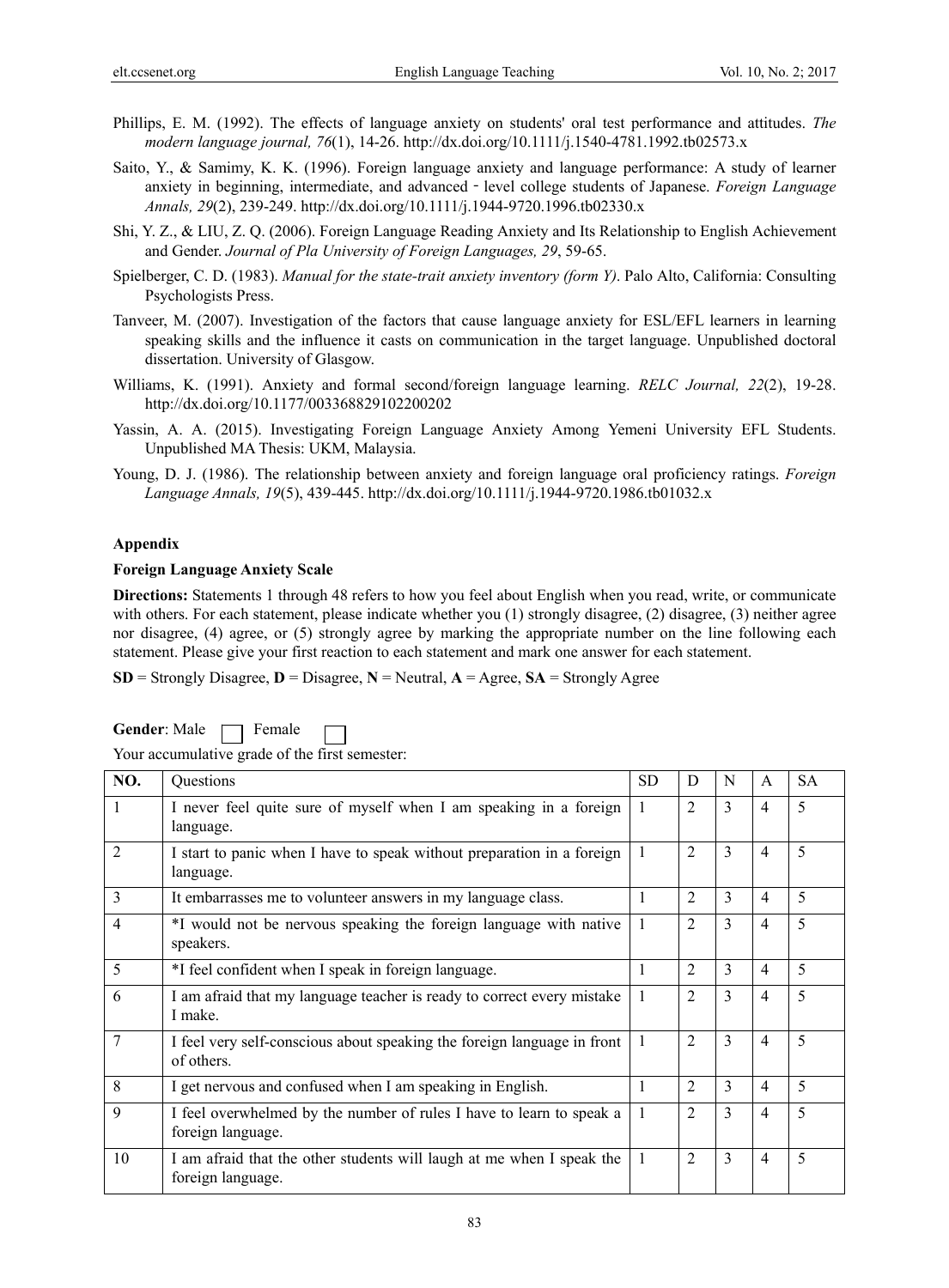| $\overline{11}$ | It frightens me when I don't understand what the teacher is saying in<br>the foreign language.                         | 1              | $\overline{2}$ | $\overline{3}$ | $\overline{4}$ | 5              |
|-----------------|------------------------------------------------------------------------------------------------------------------------|----------------|----------------|----------------|----------------|----------------|
| 12              | I get upset when I don't understand what the teacher is correcting.                                                    | $\mathbf{1}$   | $\overline{2}$ | 3              | $\overline{4}$ | 5              |
| 13              | I get nervous when I don't understand every word the other person<br>says in English.                                  | $\mathbf{1}$   | $\overline{2}$ | 3              | $\overline{4}$ | $\overline{5}$ |
| 14              | I get upset when I am not sure whether I understand what I am<br>reading in English                                    | $\mathbf{1}$   | $\overline{2}$ | $\overline{3}$ | $\overline{4}$ | 5              |
| 15              | When reading English, I often understand the words but still can't<br>quite understand what the author is saying.      | $\overline{1}$ | $\overline{2}$ | $\overline{3}$ | $\overline{4}$ | 5              |
| 16              | I feel intimidated whenever I see a whole page of English in front of<br>me.                                           | $\overline{1}$ | $\overline{2}$ | $\overline{3}$ | $\overline{4}$ | $\overline{5}$ |
| 17              | I am nervous when I am reading a passage in English when I am not<br>familiar with the topic.                          | $\mathbf{1}$   | $\overline{2}$ | 3              | $\overline{4}$ | 5              |
| 18              | I get upset whenever I encounter unknown grammar when reading<br>English.                                              | $\mathbf{1}$   | $\overline{2}$ | $\overline{3}$ | $\overline{4}$ | 5              |
| 19              | When reading English, I get nervous and confused when I don't<br>understand every word.                                | $\mathbf{1}$   | $\overline{2}$ | $\overline{3}$ | $\overline{4}$ | 5              |
| 20              | It bothers me to encounter words I can't pronounce while reading<br>English.                                           | $\mathbf{1}$   | $\overline{2}$ | $\overline{3}$ | $\overline{4}$ | $\overline{5}$ |
| 21              | By the time you get past the funny letters and symbols in English, it's<br>hard to remember what you're reading about. | $\overline{1}$ | $\overline{2}$ | $\overline{3}$ | $\overline{4}$ | 5              |
| 22              | I usually end up translating word by word when I'm reading English.                                                    | $\mathbf{1}$   | $\overline{2}$ | $\overline{3}$ | $\overline{4}$ | 5              |
| 23              | I am worried about all the new symbols you [I] have to learn in order<br>to read English.                              | $\mathbf{1}$   | $\overline{2}$ | 3              | $\overline{4}$ | 5              |
| 24              | English culture and ideas seem very foreign to me.                                                                     | $\mathbf{1}$   | $\overline{2}$ | $\overline{3}$ | $\overline{4}$ | 5              |
| 25              | You have to know so much about English history and culture in order<br>to read English.                                | $\mathbf{1}$   | $\overline{2}$ | 3              | $\overline{4}$ | 5              |
| 26              | When I'm reading English, I get so confused I can't remember what<br>I'm reading.                                      | 1              | $\overline{2}$ | $\overline{3}$ | $\overline{4}$ | 5              |
| 27              | *I enjoy reading English.                                                                                              | $\mathbf{1}$   | $\overline{2}$ | 3              | $\overline{4}$ | 5              |
| 28              | *I feel confident when I am reading in English.                                                                        | $\mathbf{1}$   | $\overline{2}$ | $\overline{3}$ | $\overline{4}$ | $\overline{5}$ |
| 29              | *Once you get used to it, reading English is not so difficult.                                                         | $\mathbf{1}$   | $\overline{2}$ | $\overline{3}$ | $\overline{4}$ | 5              |
| 30              | The hardest part of learning English is learning to read.                                                              | $\mathbf{1}$   | $\overline{2}$ | 3              | $\overline{4}$ | 5              |
| 31              | I would be happy just to learn to speak English rather than having to<br>learn to read as well.                        | $\mathbf{1}$   | $\overline{2}$ | $\overline{3}$ | $\overline{4}$ | 5              |
| 32              | I don't mind reading to myself, but I feel very uncomfortable when I<br>have to read English aloud.                    | $\mathbf{1}$   | $\overline{2}$ | $\overline{3}$ | $\overline{4}$ | $\overline{5}$ |
| 33              | *I am satisfied with the level of reading ability in English that I have<br>achieved so far.                           | $\overline{1}$ | $\overline{2}$ | 3              | $\overline{4}$ | 5              |
| 34              | I feel my heart pounding when I write English.                                                                         | $\mathbf{1}$   | $\overline{2}$ | $\overline{3}$ | $\overline{4}$ | 5              |
| 35              | My mind often goes blank when I start to work on an English<br>composition.                                            | $\mathbf{1}$   | $\overline{2}$ | 3              | $\overline{4}$ | $\mathfrak{S}$ |
| 36              | I tremble or perspire when I write English compositions under time<br>pressure.                                        | -1             | $\overline{2}$ | $\overline{3}$ | $\overline{4}$ | 5              |
| 37              | My thoughts become jumbled when I write English compositions<br>under time constraint.                                 | $\mathbf{1}$   | $\overline{2}$ | $\overline{3}$ | $\overline{4}$ | 5              |